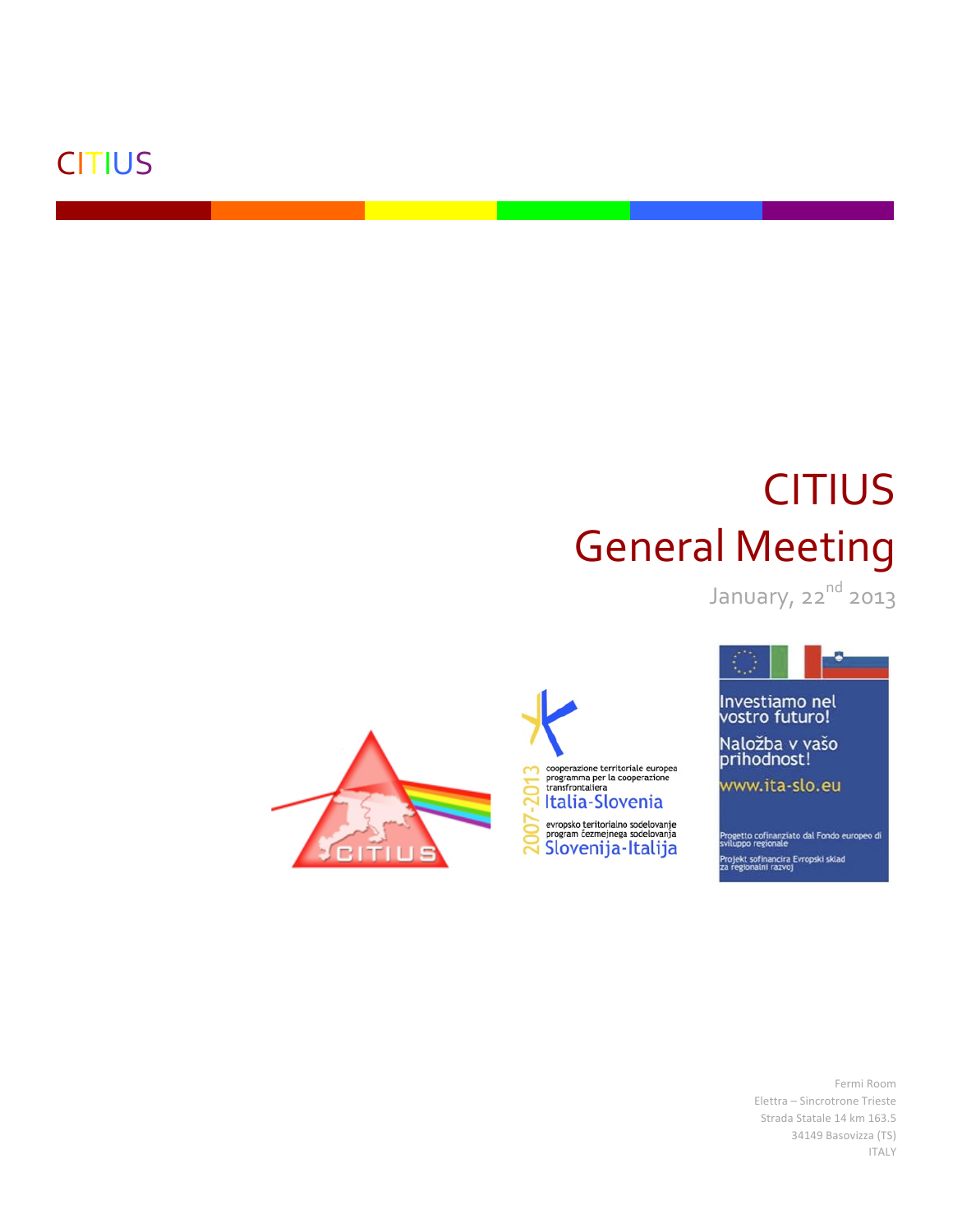### CITIUS General Meeting

1

### AGENDA

### **CITIUS**

**C**entro&**I**nterregionale&di&**T**ecnologie&Fotoniche&**U**ltraBveloci&per&la&**S**pettroscopia Medregijski center za ultrahirte fotonske tehnologije v spektroskopiji

> General Meeting 22.01.2013, Fermi Room Elettra – Sincrotrone Trieste in Area Science Park Basovizza, Trieste (Italy)

14.00 - 14.30: *Welcome and general status of the project* (G. De Ninno) 14.30!M 14.50!LP: *Review'of'past'and'present'activities;'financial'status'* 14.50!M 15.05!PP1:!*Review'of'past'and present'activities; financial'status* 15.05!M 15.20 PP2: *Review'of'past'and present'activities; financial'status* 15.20!M 15.35 PP3: *Review'of'past'and present'activities; financial'status* 15.35!M 15.50 PP5: *Review'of'past'and present activities; financial'status* 15.50!M 16.05 PP6: *Review'of'past'and present'activities; financial'status* 16.05!M 16.40:!*General'discussion'(plan'for'joint'future'activities)* 16.40!M 17.30:!*Visit'of'the'CITIUS'light'source*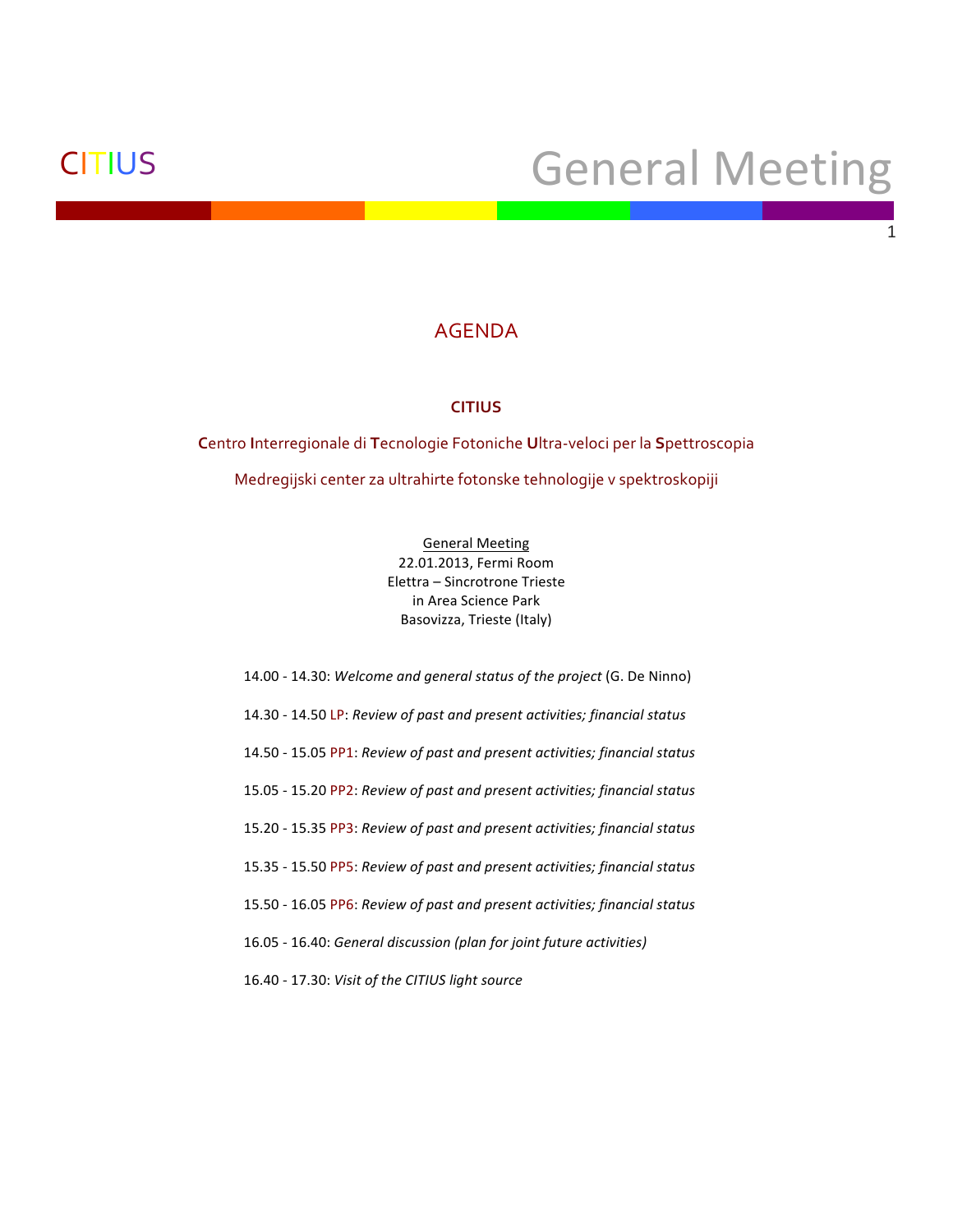## CITIUS General Meeting

 $\mathcal{L}$ 

#### People

- LP UNG: Giovanni De Ninno, Aljaz Rener, Barbara Ressel, David Gauthier, Rosen Ivanov
- PP1 Elettra-Sincrotrone Trieste: Marcello Coreno, Rodolfo Laghi
- PP2 LUXOR (C.N.R.): Luca Poletto, Paolo Miotti
- PP3 ISOF (C.N.R.): Eleonora Polo
- PP5 Kontrolni Sistemi: Damian Golob
- PP6 Ljubljana Univ.: Miran Merhar, Bojan Gospodarič
- Consultants: Sergio Pugnetti (Agire)
	- Adriana Longo (Euroservice)

Since all partners are present, GDN starts officially the meeting at 14.00.

GDN starts with a presentation of the project, from the beginning up to now.

Major results are that the laboratory in Ajdovščina is currently under construction, while the laser source, installed in Trieste is operational and producing first results. Moreover CITIUS is also contributing to the development of the Fermi Project on the LDM beamline.

The project is almost in time with respect to planned scheduling.

Important dates:

- 01.12.2008 Project submission
- 28.04.2010 Project approval

01.06.2010 Project start

31.05.2014 Project end

GDN stresses the importance of having new projects and collaborations to avoid the death of the project itself.

For the scientific point of view the laser source is a powerful tool to investigate different states of matter, from single atoms to solids and allows o access the dynamics of processes (Pump-Probe technique). Several areas as photochemistry or photocatalysis are now accessible.

The first experiment on ultrafast demagnetization has been successfully performed and in the next future will start the investigation on large organic conjugated molecules (such as phtalolcyanine, porphyrins, chlorins, bacteriochlorins), which are very important for the anticancer medical research.

The source can be used also fin the field of environmental science, to investigate properties of new materials to be employed for solar cells.

GDN gives the WPs description and shows the costs table.

Problems for spending money to "External personnel" like Agire.

There is money to be spent for two workshops.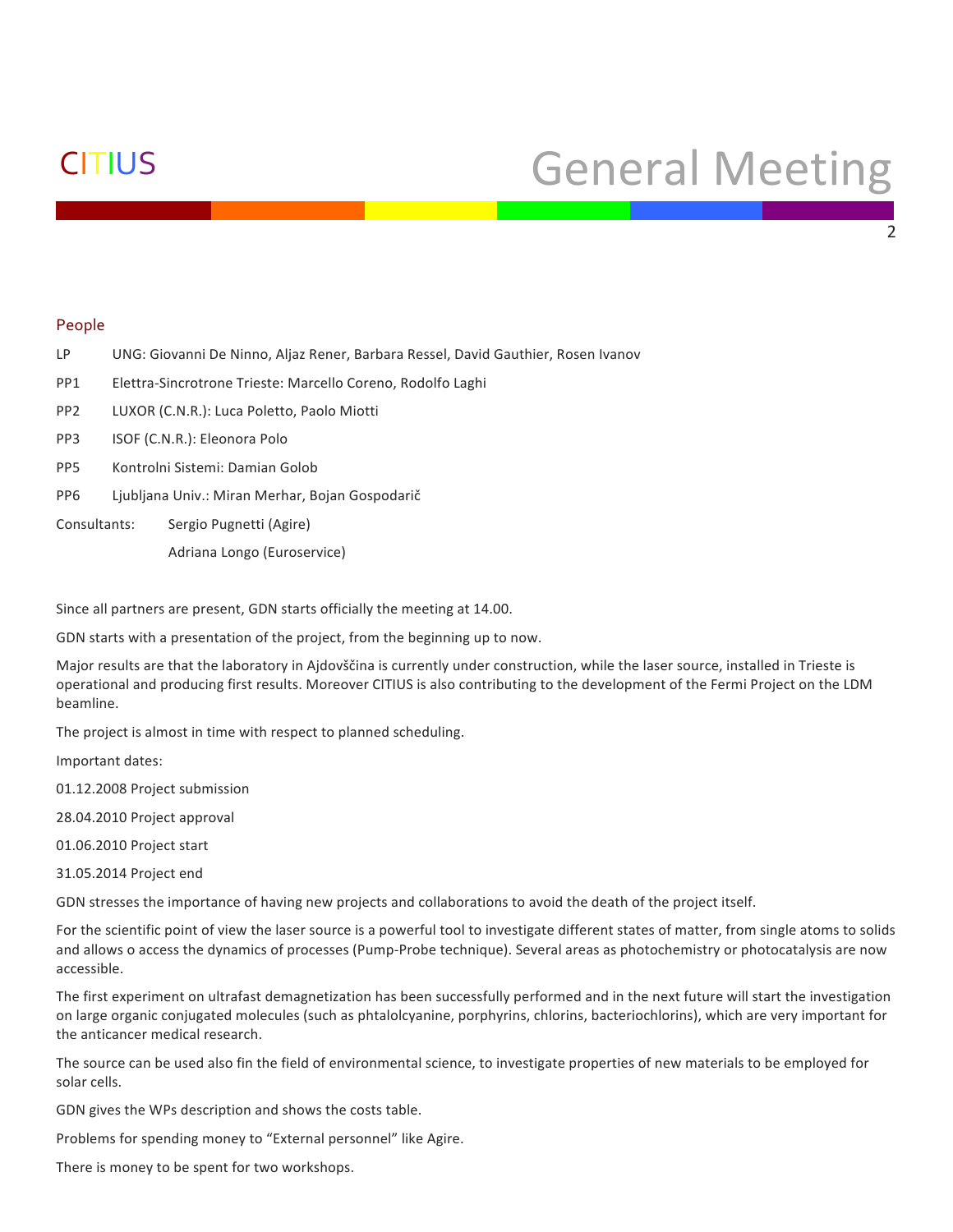## CITIUS General!Meeting

3

GDN underlines the links between CITIUS and other projects, like SunGreen, MODEF, CENILS, Fermi@Elettra and several bilateral collaborations.

CITIUS laser source can be seen as a complementary light source to Fermi, a place to test experiments in a not very expensive way.

Mr. Pugnetti asks if some experiments have already been scheduled.

GDN: first we have to finish the source characterization and then we will start a plan also to open to external users.

### LP Budget situation.

UNG has 522 k€ to spend. 350 k€ will be spent soon to pay for the delivery of electron spectrometers. There is a tender for the air conditioning of the lab (60  $k \in$ ). 100 k€ will be spent for the X-ray source. GDN does not expect problems in spending the money.

Luca Poletto would like to know what happens to other partners money if UNG will not be able to spend the budget. Answer (GDN): only the budget of UNG will be reduced.

### PP1 - Elettra - Presentation/Budget situation.

Marcello Coreno starts with the scientific case:

- Photodynamic therapy
- Electro organic compounds
- OLED
- Solar cells

Current experiment: determine the XUV pulse duration measuring the sidebands originating when an IR pulse and the XUV pulse are shined in the same place and at the same time on a gas.

MC gives a description of the LDM beamline on Fermi and of its activity related to CITIUS (i.e. the pump-probe set up). MC shows programs for next 16 months and the expenses.

### PP<sub>2</sub> - LUXOR- Presentation/Budget situation.

Luca Poletto shows the project and characterization of the HHG source.

Regarding the budget, LUXOR has 56 k€ in the WP4 (vacuum / optics materials) to be spent within May 31<sup>st</sup> 2013. The possibility of spending and accounting this money within the WP deadline is completely unrealistic for CNR bureaucracy.

All the partners agree in moving the deadline of all open work packages to the end of the project, i.e. May 31<sup>st</sup> 2014.

Aljaz Rener reminds that next deadline for accounting is February 27<sup>th</sup> 2013 and that all documentation has to be submitted by March  $1<sup>st</sup>$  2013.